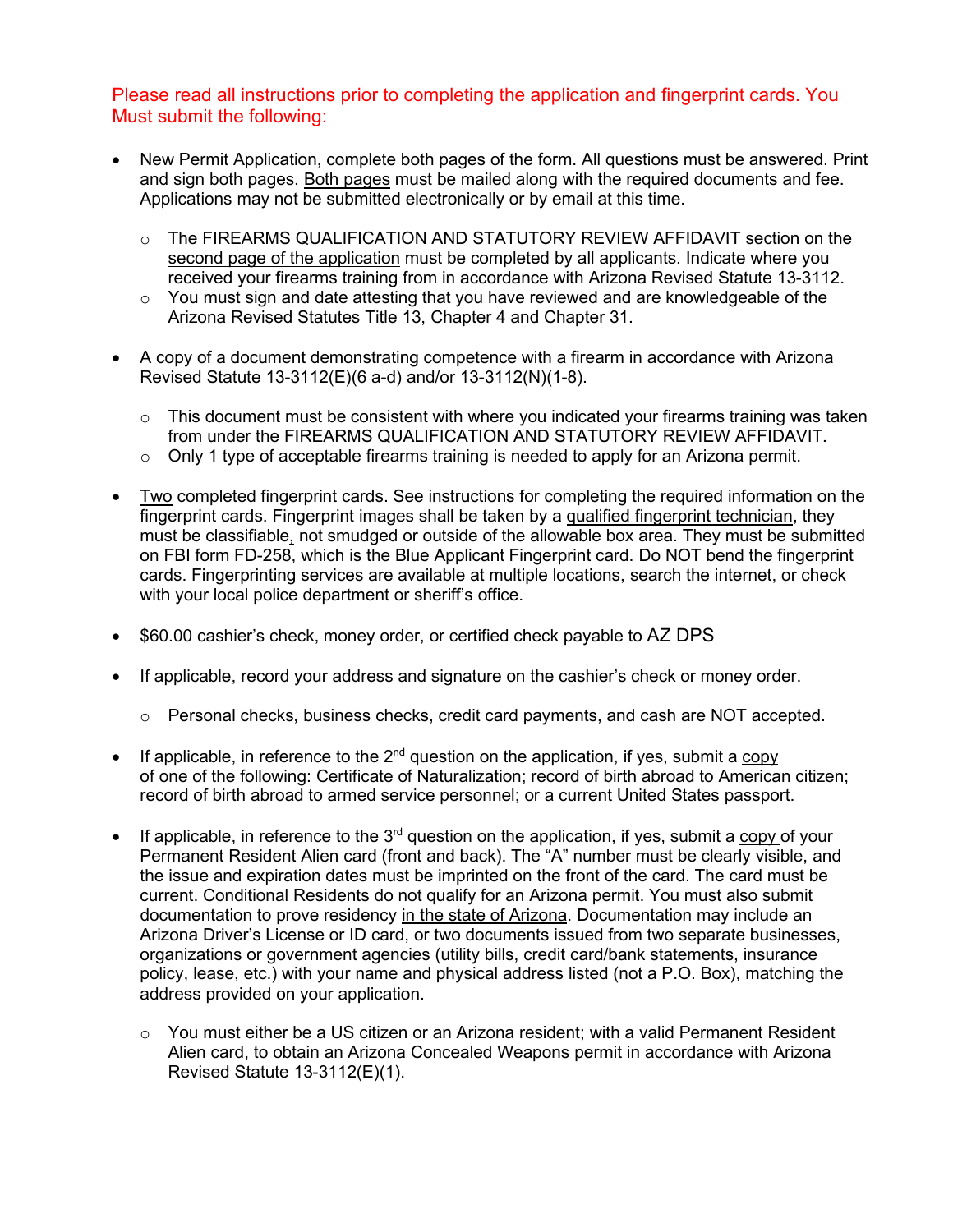Do not send original documents as proof of firearms training, unless you are using your expired Arizona Concealed Weapons permit which has passed its renewal timeframe. In this instance, you must submit the original expired Arizona Concealed Weapons permit card.

**NOTE: Do not send any original documents. Original documents will not be returned**.

**Mail application packet to: AZ DPS CWPU P.O. Box 6488 Phoenix, AZ 85005**

**Packet must include: Completed Application, both pages Two completed fingerprint cards Certificate or document demonstrating firearms competence Payment \$60.00 (money order or cashier's check) \*\*Additional documents are required if you are a US Citizen born outside of the USA or you are a documented permanent resident residing in Arizona**

**Application packets that are incomplete, or inaccurate, will be returned to the applicant.** 

**The New Permit Application is on the next page.**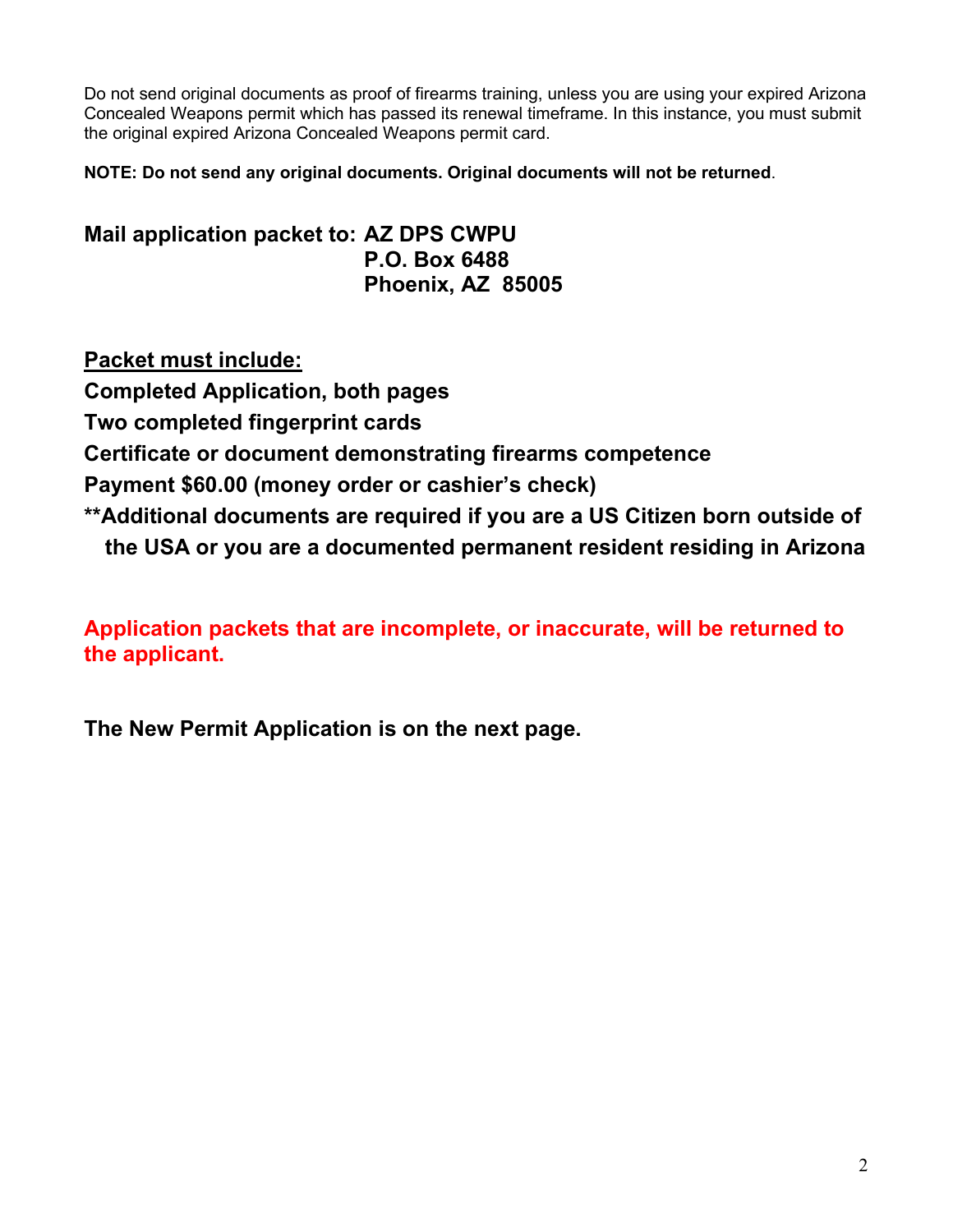

ARIZONA DEPARTMENT OF PUBLIC SAFETY

## **PERMIT APPLICATION**

# **O BISSURE ALL BLOCKS ARE FILLED**

*PLEASE TYPE OR PRINT LEGIBLY USING BLACK INK ONLY.*

| <b>LEGAL NAME (Last)</b><br>(First)                                                                                                                                                                                                                                                                                                                                                                                                                                                                                                                                                                                                                                           |                                                                                                                                                                                                                                                                                                                      | <u>FLEASE TIFE UN FRINT LEGIBLI USING BLACK INN UNLI.</u><br>(Middle) |               |                               | <b>COUNTY</b> |                   |                       |  |
|-------------------------------------------------------------------------------------------------------------------------------------------------------------------------------------------------------------------------------------------------------------------------------------------------------------------------------------------------------------------------------------------------------------------------------------------------------------------------------------------------------------------------------------------------------------------------------------------------------------------------------------------------------------------------------|----------------------------------------------------------------------------------------------------------------------------------------------------------------------------------------------------------------------------------------------------------------------------------------------------------------------|-----------------------------------------------------------------------|---------------|-------------------------------|---------------|-------------------|-----------------------|--|
| <b>CITY</b><br>RESIDENCE ADDRESS (Street number and name including Apartment / Lot)                                                                                                                                                                                                                                                                                                                                                                                                                                                                                                                                                                                           |                                                                                                                                                                                                                                                                                                                      |                                                                       |               |                               |               | <b>STATE</b>      | ZIP CODE              |  |
| <b>CITY</b><br>MAILING ADDRESS (if different from above)                                                                                                                                                                                                                                                                                                                                                                                                                                                                                                                                                                                                                      |                                                                                                                                                                                                                                                                                                                      |                                                                       |               |                               |               | <b>STATE</b>      | ZIP CODE              |  |
| BIRTH DATE (mm/dd/yyyy)                                                                                                                                                                                                                                                                                                                                                                                                                                                                                                                                                                                                                                                       |                                                                                                                                                                                                                                                                                                                      | CONTACT PHONE NO. (Include Area Code)                                 |               | <b>EYE COLOR</b>              |               | <b>HAIR COLOR</b> |                       |  |
|                                                                                                                                                                                                                                                                                                                                                                                                                                                                                                                                                                                                                                                                               |                                                                                                                                                                                                                                                                                                                      |                                                                       |               | $\square$ Black               | Green         | $\Box$ Bald       | $\square$ Gray        |  |
| ORIGIN / RACE                                                                                                                                                                                                                                                                                                                                                                                                                                                                                                                                                                                                                                                                 |                                                                                                                                                                                                                                                                                                                      | SOCIAL SECURITY NO. (Optional)                                        |               | $\Box$ Blue                   | $\Box$ Gray   | $\Box$ Black      | $\Box$ Red or Auburn  |  |
| American Indian or Alaskan Native (I)                                                                                                                                                                                                                                                                                                                                                                                                                                                                                                                                                                                                                                         |                                                                                                                                                                                                                                                                                                                      |                                                                       |               | $\Box$ Brown                  | $\Box$ Hazel  |                   | <b>Blonde □</b> Sandy |  |
| Asian / Pacific Islander (A)<br>Black (B)                                                                                                                                                                                                                                                                                                                                                                                                                                                                                                                                                                                                                                     |                                                                                                                                                                                                                                                                                                                      | GENDER                                                                | <b>HEIGHT</b> |                               |               |                   |                       |  |
|                                                                                                                                                                                                                                                                                                                                                                                                                                                                                                                                                                                                                                                                               |                                                                                                                                                                                                                                                                                                                      | Male                                                                  |               |                               |               |                   | <b>Brown</b> ΠWhite   |  |
| Hispanic / White (W)                                                                                                                                                                                                                                                                                                                                                                                                                                                                                                                                                                                                                                                          |                                                                                                                                                                                                                                                                                                                      | <b>Female</b>                                                         | <b>WEIGHT</b> | PLACE (State)<br>OF.<br>BIRTH | (Country)     |                   |                       |  |
| All applicants: Please answer "YES" or "NO" to each question below. ALL questions MUST be answered.<br><b>YES</b><br><b>NO</b>                                                                                                                                                                                                                                                                                                                                                                                                                                                                                                                                                |                                                                                                                                                                                                                                                                                                                      |                                                                       |               |                               |               |                   |                       |  |
| Are you a United States citizen born in the United States or one of its territories?<br>Are you a United States citizen born outside of the United States or one of its territories? If YES, submit a copy of one of<br>the following: certificate of naturalization; record of birth abroad to American citizen; record of birth to armed service<br>personnel; or a current United States passport.                                                                                                                                                                                                                                                                         |                                                                                                                                                                                                                                                                                                                      |                                                                       |               |                               |               |                   |                       |  |
| Are you an alien admitted to the United States as a lawful permanent resident? *                                                                                                                                                                                                                                                                                                                                                                                                                                                                                                                                                                                              |                                                                                                                                                                                                                                                                                                                      |                                                                       |               |                               |               |                   |                       |  |
| *If you responded Yes to the permanent resident question, submit a copy (front & back) of your Permanent Resident Alien card. The<br>"A" number must be clearly visible, and issue and expiration date must be imprinted on front of card. Submit documentation to prove<br>residency in the state of Arizona. Documentation may include an Arizona Driver's license or ID card, or two documents issued from<br>two separate businesses, organizations or government agencies (utility bills, credit card/bank statements, insurance policy, lease, etc.)<br>with your name and physical address listed (not a P.O. Box), matching the address provided on your application. |                                                                                                                                                                                                                                                                                                                      |                                                                       |               |                               |               |                   |                       |  |
|                                                                                                                                                                                                                                                                                                                                                                                                                                                                                                                                                                                                                                                                               | Are you currently under indictment for a felony arrest?                                                                                                                                                                                                                                                              |                                                                       |               |                               |               |                   |                       |  |
|                                                                                                                                                                                                                                                                                                                                                                                                                                                                                                                                                                                                                                                                               | Have you ever been convicted of a felony offense? If YES, the conviction must be expunged, set aside, vacated or<br>pardoned; or you must have your firearm rights restored to be considered for a permit. Please provide court<br>documentation. You must not be a prohibited possessor under state or federal law. |                                                                       |               |                               |               |                   |                       |  |
|                                                                                                                                                                                                                                                                                                                                                                                                                                                                                                                                                                                                                                                                               | Have you been adjudicated delinquent for a felony? If YES, you must have your firearm rights restored. Please<br>provide court documentation.                                                                                                                                                                        |                                                                       |               |                               |               |                   |                       |  |
|                                                                                                                                                                                                                                                                                                                                                                                                                                                                                                                                                                                                                                                                               | Are you an unlawful user of, or addicted to, any controlled substances?                                                                                                                                                                                                                                              |                                                                       |               |                               |               |                   |                       |  |
|                                                                                                                                                                                                                                                                                                                                                                                                                                                                                                                                                                                                                                                                               | Are you currently under indictment for a misdemeanor crime of domestic violence?                                                                                                                                                                                                                                     |                                                                       |               |                               |               |                   |                       |  |
|                                                                                                                                                                                                                                                                                                                                                                                                                                                                                                                                                                                                                                                                               | Have you ever been convicted of a misdemeanor crime of domestic violence? If YES, the conviction must be set-aside,<br>vacated, expunged or pardoned in order to be considered for a permit. Please provide court documentation.                                                                                     |                                                                       |               |                               |               |                   |                       |  |
|                                                                                                                                                                                                                                                                                                                                                                                                                                                                                                                                                                                                                                                                               | Have you been discharged from the United States Armed Forces under dishonorable conditions? If YES, you are<br>disqualified from obtaining a permit.                                                                                                                                                                 |                                                                       |               |                               |               |                   |                       |  |
|                                                                                                                                                                                                                                                                                                                                                                                                                                                                                                                                                                                                                                                                               | Have you been adjudicated as mentally incompetent or committed to a mental institution? If YES, you are disqualified<br>from obtaining a permit                                                                                                                                                                      |                                                                       |               |                               |               |                   |                       |  |
| Applications are processed in accordance with Arizona Revised Statute §13-3112 and Arizona Administrative Code Title<br>13, Chapter 9 which are available on our website at www.azdps.gov.                                                                                                                                                                                                                                                                                                                                                                                                                                                                                    |                                                                                                                                                                                                                                                                                                                      |                                                                       |               |                               |               |                   |                       |  |
| I attest under penalty of perjury that all statements made on this application are true.                                                                                                                                                                                                                                                                                                                                                                                                                                                                                                                                                                                      |                                                                                                                                                                                                                                                                                                                      |                                                                       |               |                               |               |                   |                       |  |

X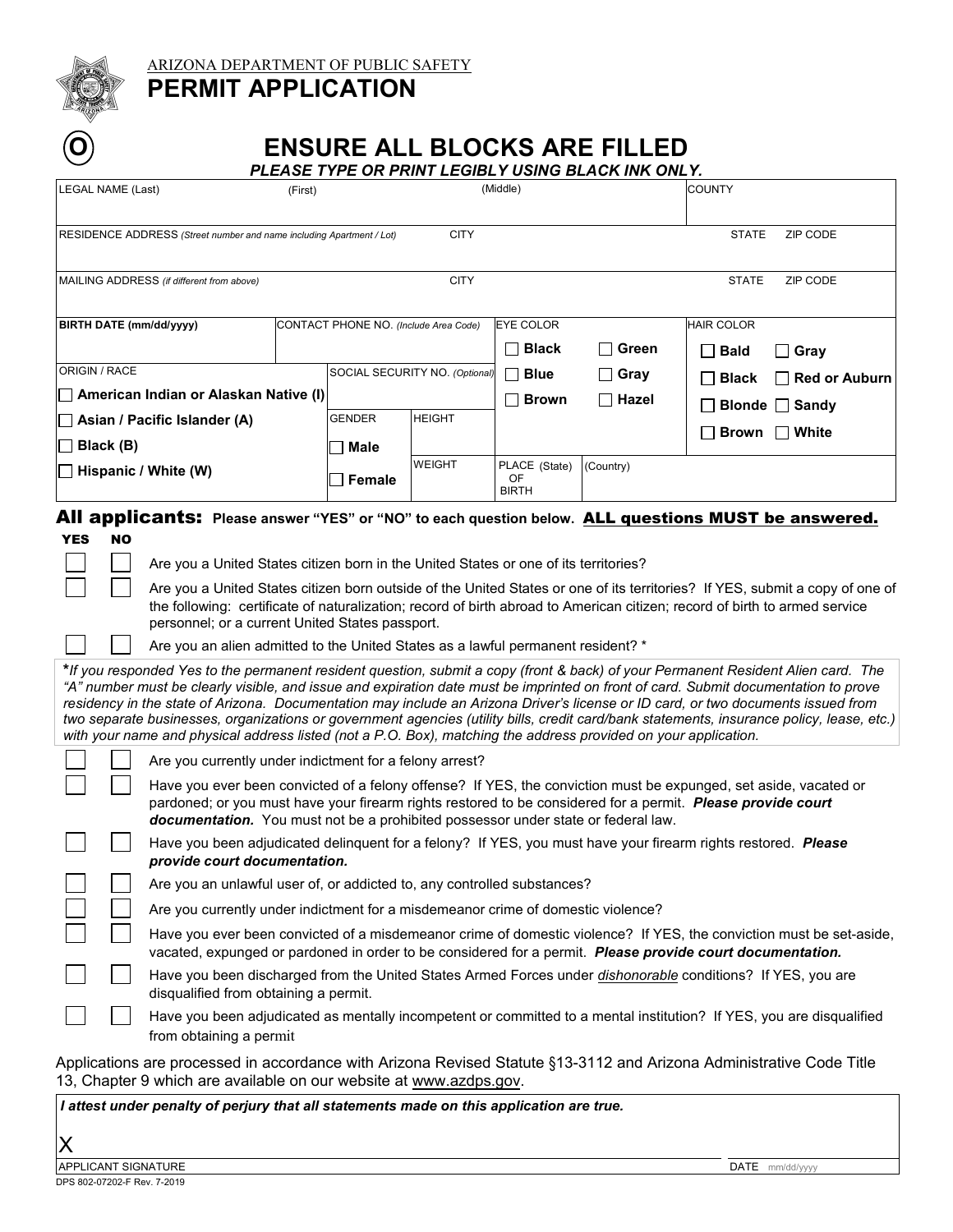#### **INSTRUCTIONS**

- 1. Complete and sign page one of application.
- 2. Your social security number is requested in accordance with AAC R13-9-202(1)(d). Disclosure is voluntary and the information will be used as an identification tool. Failure to provide the information may impact our ability to immediately verify an applicant's identity resulting in processing delays.
- 3. Review and become knowledgeable of Arizona Revised Statutes Title 13, Chapter 4 and Chapter 31 on the Arizona State Legislature web site: [http://www.azleg.gov/ArizonaRevisedStatutes.asp.](http://www.azleg.gov/ArizonaRevisedStatutes.asp)
- 4. All applicants must complete & sign the Firearms Qualifications & Statutory Review Affidavit (below)
- 5. You must attach a firearms-safety certificate of completion or document demonstrating firearm competence. This may include an NRA certificate of completion, a certificate of completion of any course instructed by a current NRA certified instructor, a certificate or card from a hunter education or safety course, another state's permit (if approved by DPS), a governmental police agency firearms qualification certificate along with a copy of a valid LE identification credential, an Arizona armed security guard certification of training by a DPS approved instructor, a US Department of Defense DD-214 or active duty military credentials demonstrating firearms competence.
- 6. Submission of fingerprints is required of all initial CCW applicants. DPS does not provide fingerprint services. However, fingerprint services may be available at your local law enforcement agency or through a private fingerprint service.
- 7. Fingerprints submitted will be used to check criminal history records of the FBI. Procedures for obtaining a copy of FBI criminal history records are set forth at Title 28, Code of Federal Regulations (CFR), section 16.30 through 16.33 or go to the FBI website at [http://www.fbi.gov/about-us/cjis/background-checks.](http://www.fbi.gov/about-us/cjis/background-checks) Procedures for obtaining a change, correction, or updating of an FBI criminal history record are set forth at title 28, code of regulations (CFR), section 16.34
- 8. Fingerprint data is transmitted electronically to the FBI for processing. If the FBI is unable to process the images, the Concealed Weapon Permit Unit will mail a reject notice, blank fingerprint card and pre-addressed return envelope to the applicant requesting submission of a second fingerprint card
- 9. To avoid fingerprint processing delays, submit two fingerprint cards with the initial application.
- 10. Submit the completed application, two completed fingerprint cards and applicable fee to DPS in the envelope provided.
- 11. **Acceptable forms of payment include a money order, cashier's or certified check for \$60.00 made payable to AZ DPS**. Fees are non-refundable. Personal checks are **not** accepted.

#### FIREARMS QUALIFICATION AND STATUTORY REVIEW AFFIDAVIT (ALL applicants MUST complete this section)

I attest that I have satisfactorily demonstrated competence with a firearm through completing a firearms safety course provided by:

*(Print name of organization, governmental police agency, or branch of military)*

I further attest that I have reviewed and am knowledgeable of Arizona Revised Statutes Title 13, Chapter 4 and Chapter 31.

**X**

Applicant's Signature **Date mm/dd/yyyy** and the control of the control of the control of the control of the control of the control of the control of the control of the control of the control of the control of the control o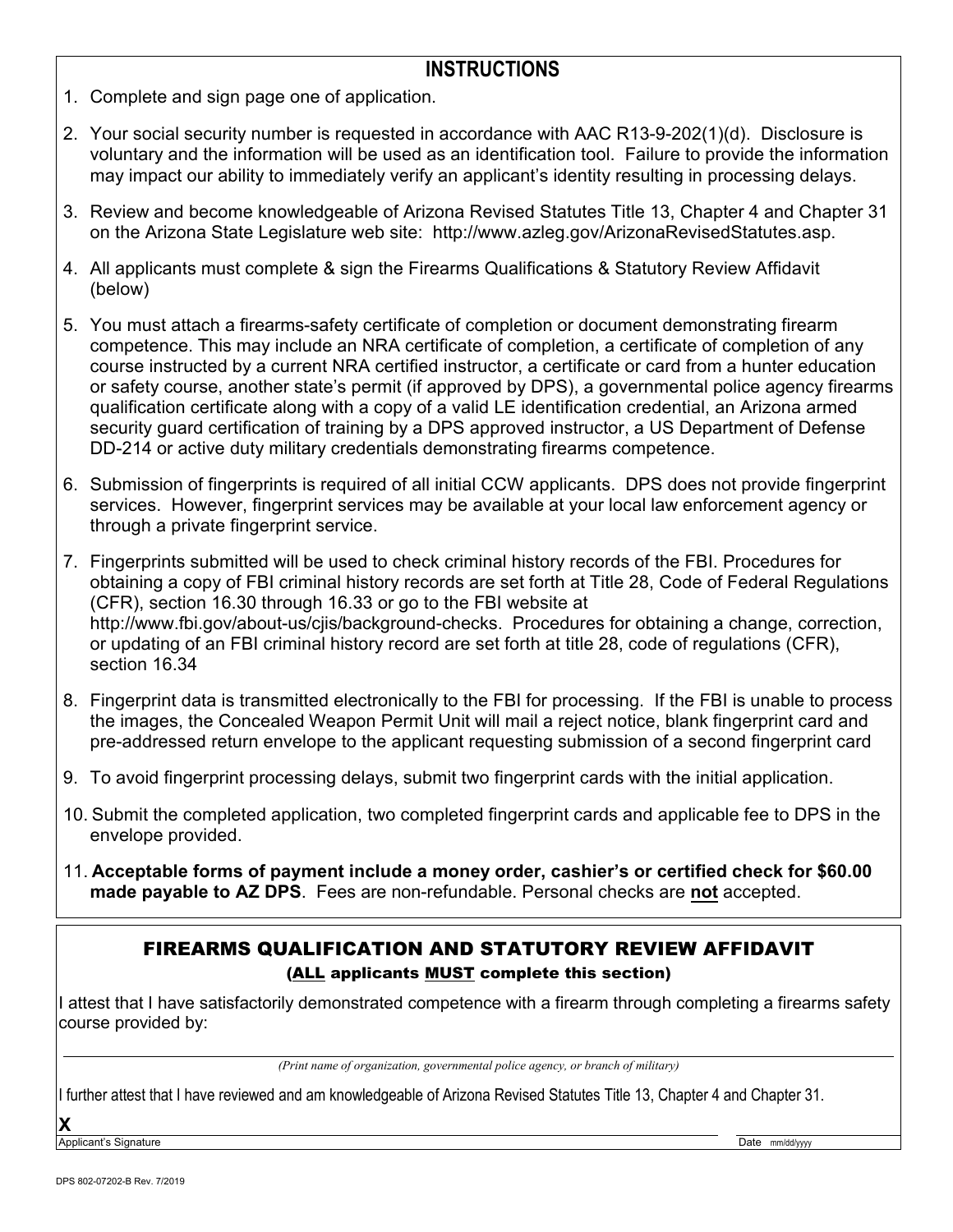### **Fingerprint Card Instructions:**

All fingerprints must be submitted on an FBI form FD-258, which is blue and is identified as an Applicant fingerprint card. Those using the ink and roll method must use **black** thermal-impregnated fingerprint ink. Prints must be classifiable, within the designated space and in the correct sequence.

*The following boxes must be filled in with black ink and neatly printed (all capital letters):*

**Signature of person fingerprinted**: Self explanatory.

**Residence of person fingerprinted**: Address, self explanatory.

**Date**: MMDDYY or MMDDYYYY; January 4, 2002 would be 010402 or 01042002

**Signature of person taking fingerprints**: Self explanatory.

**NAM**: Last, First Middle, **in caps**.

**AKA**: Previous names, maiden names, etc., **in caps**.

- **CTZ**: US (or leave blank if a non-citizen)
- **SOC**: Do not use dashes between numbers: 123-45-6789 would be **123456789**.
- **DOB**: All numbers, MMDDYY or MMDDYYYY: January 4, 1950 would be **010450** or **01041950**.
- **SEX**: Single letter, **M** for male, **F** for female.
- **RACE**: Single letter, Hispanic/White: **W**, Black: **B**, Asian/Pacific Islander: **A**, American Indian/Alaskan Native: **I**.

Note: Persons are classified by race according to Federal Bureau of Investigations National Crime Information Center standards. Therefore, Hispanic decent is classified as White.

- **HGT**: Three numbers, no other marks or letters (6 feet 2 inches: **602**; 5 feet 10 inches: **510**).
- **WGT**: Three numbers, no other marks or letters (210 pounds: **210**; 98 pounds: **098**).
- **HAIR**: Three letters, Blonde: **BLN**; Brown: **BRO**; Red: **RED**; Grey: **GRY**; Black: **BLK**; White; Bald: **XXX**.
- **EYES**: Three letters, Blue: **BLU**; Brown: **BRO**; Hazel: **HZL**; Green: **GRN**; Grey: **GRY**; Black: **BLK**
- **POB:** State only (or country only, if born outside of the United States or its territories). Chicago, Illinois would be **ILLINOIS**. Munich, Germany would be **GERMANY**.